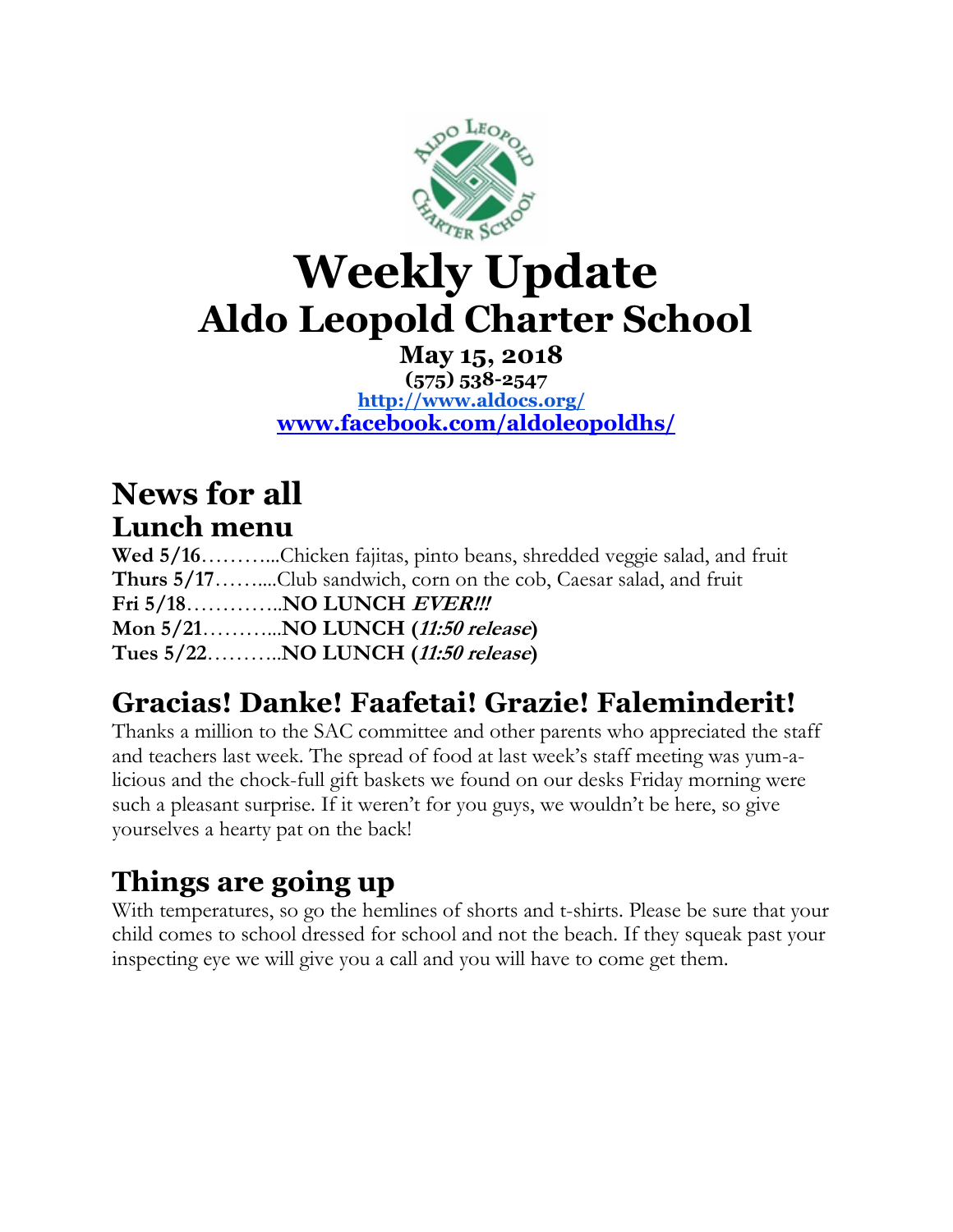## **Ms. Bailey strikes again!**

Middle schoolers Michael, Amelia, Levi, and Phini have finished *two years* of extensive reading and writing instruction. The students worked four days a week during one of their electives studying phonics for both reading and spelling. They have focused on fluency and word parts (prefixes, suffixes, Latin and Greek connectors). These students have been dedicated throughout the two years. Woo-hoo!!

## **The final committee!**

**Policy................. Wednesday, 5/16........4:00 p.m. ......Mr. Sherwood's office** A special thank you to everyone who participated in any of the committees this school year, thank you for keeping everything in order!

# **An alternative to High School**

There will be a meeting for <u>New Mexico Youth ChalleNGe Academy</u> at the Grant County Conference Center (next to Ace Hardware) On **Thursday, May 17 at 6 p.m.** This program could be a good fit for your child if they need more discipline and direction and they have dropped out of school or if that seems inevitable. "The New Mexico National Guard Youth ChalleNGe Academy (located in Roswell, New Mexico) is a 17  $\frac{1}{2}$ -month program that starts with a demanding 22-week quasimilitary residential phase in which cadets will live in Roswell. This is followed by a year of mentoring support to help our graduates maintain positive lifestyles." During this first phase students work towards earning credits for their GED. For more information click on the link above.

# **May Events**

**16-17**----- Final exams for Middle school (See schedule under "Middle School")

- **18**--------- Graduation rehearsal 3pm for seniors and staff
- **20** -------- Graduation 1pm (a) the Global Resource Center
- **21-22**----- Final exams for High School (See schedule under "High School")
- **21-22**----- Half days-11:50 release
- **23** -------- Last day of school- Field Day. Students released at 12:30 from the school.

# **It's the final countdown!**

It's almost the end of the year, and here's the schedule for the last three days: **Monday and Tuesday, May 21 + 22 = 11:50 dismissal Wednesday, May 23 = 12:30 dismissal**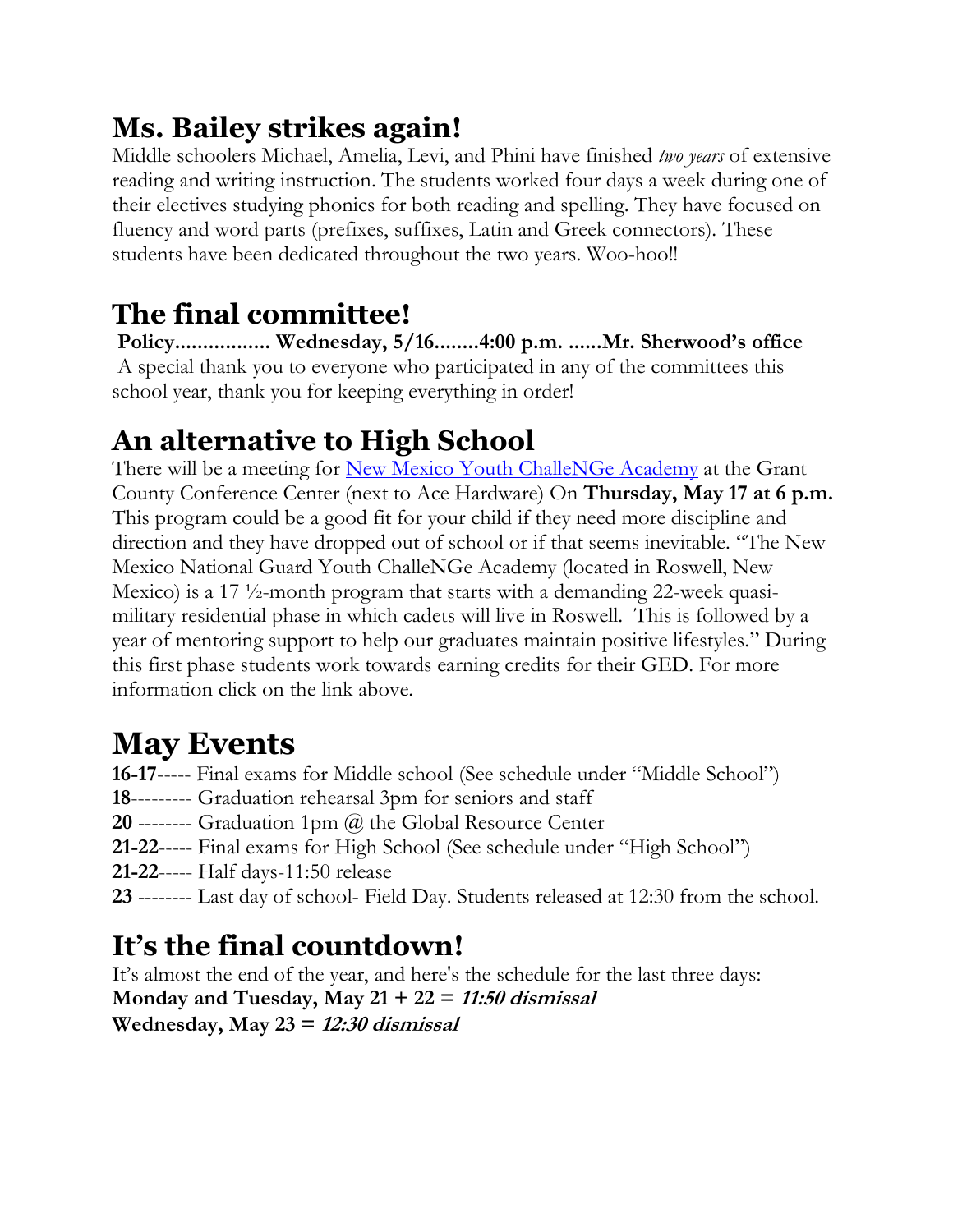## **Field day!**

**The very last day** of school for the year is **Wednesday, May 23,** and on this day we will all play together. **All students arrive at 8:30** and we will bus everyone up to Ben Altamirano Field. There will be 4 stations. Each station will have one active game (water, kickball, soccer, ultimate frisbee) and one not-as-active game (flag making, jenga, trivia). The groups will be mixed grade level 6-12. Students should wear clothes they can be active in. And wet: Mr. Cantrell is in charge of the hose again, so it is likely everyone will get wet. All students will be bused back to the school for a **12:30 dismissal.**



Despite its vaunted profile as the **New Mexico Metric Half-Marathon Masters Championship, the Ft. Bayard Wilderness Run** has always been a mostly local race-- a Southwestern New Mexico Classic, with a few friends from Tucson stopping by, & maybe the occasional outlander home visiting family. The race is on **Saturday, May 26 at 8 a.m.** If you are one of those people who own or display toe shoes, trail gaiters, 26.2 tattoos, bottle vests, or winged sandals click [here](https://raceroster.com/events/2018/17791/fort-bayard-wilderness-run-2018) for easy online registration or get one at the front office.

## **Oh, to be a rubber ball…**

Being a teenager is hard. Life can pile up on you and it can be difficult to make heads or tails of it and what your place in it is. For us parents, it's been so long since we dealt with those hormone surges, pimples, pegging our pants just so, and wishing Tom O'Donnell would look our way, we forget how traumatic and real it all can feel. The website of the [National Association of School Psychologists](https://www.nasponline.org/resources-and-publications/resources) can be a big help when you have questions or concerns about how to best support your child when they are struggling with all that is on his or her plate. Here's something from the NASP website: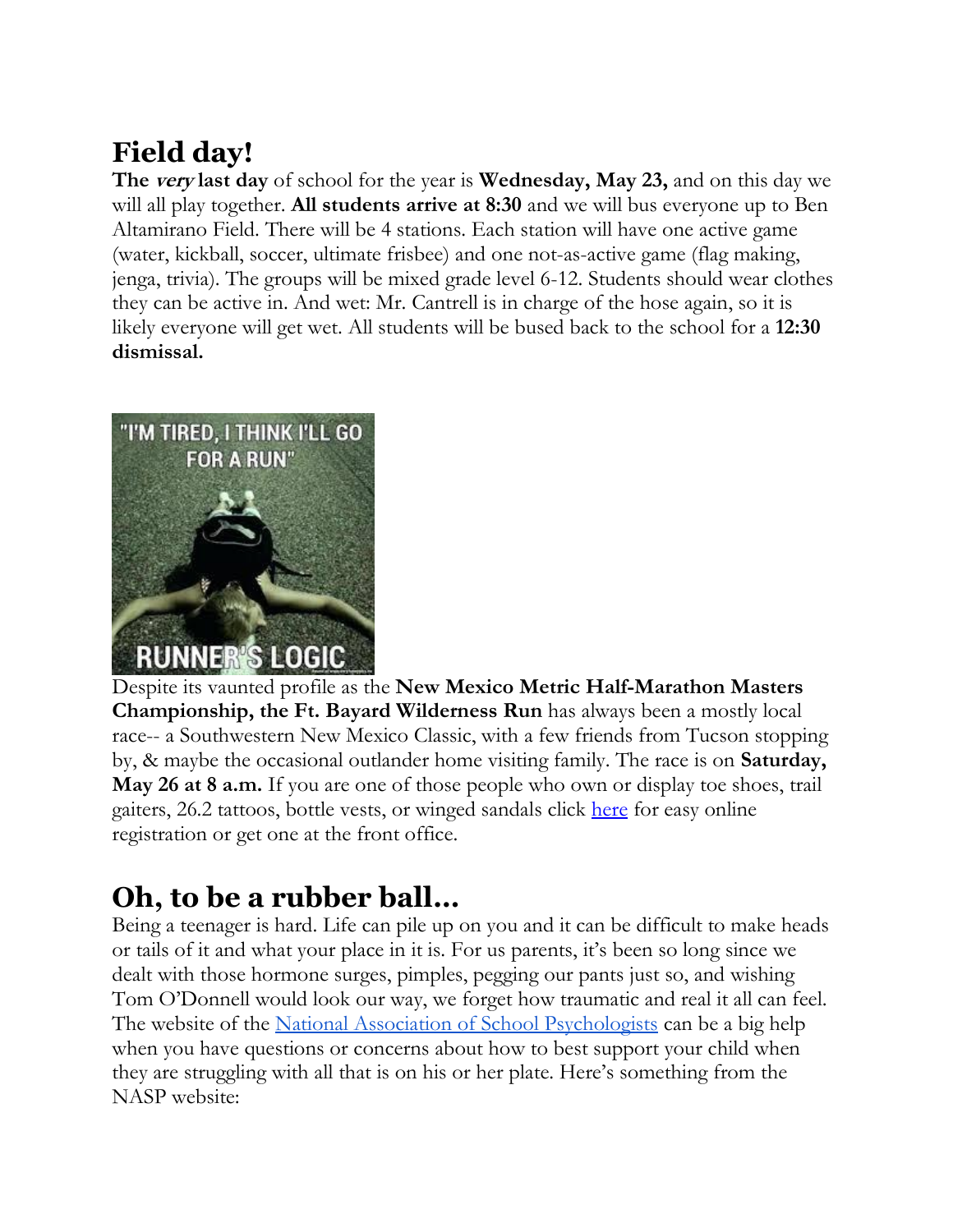The presence of resiliency factors can lessen the potential of risk factors to lead to suicidal ideation and behaviors. Once a child or adolescent is considered at risk, schools, families, and friends should work to build these factors in and around the youth. These include:

- Family support and cohesion, including good communication.
- Peer support and close social networks.
- School and community connectedness.
- Cultural or religious beliefs that discourage suicide and promote healthy living.
- Adaptive coping and problem-solving skills, including conflict-resolution.
- General life satisfaction, good self-esteem, sense of purpose.
- Easy access to effective medical and mental health resources.

# **High school**

## **EoCs**

**End of Course exams** serve three purposes: 1) They can be used as an "alternative demonstration of competency" for students who don't pass the PARCC English or Math tests or the SBA science test. (Translation: If the student doesn't pass the standardized tests, the EoC score can be used in its place.) 2) Some teachers use them as their class final exams; and 3) They can serve as a data point for teacher evaluation especially for teachers whose subject area is not tested otherwise. (Translation: There is not a standardized test for social studies, so social studies teachers can use the EoC results as evidence for the evaluation of their effectiveness as teachers.)

**End of Course exams** this week according to the following schedule: **Tuesday, 5/15**

 **B-Block** Spanish 2 **D-Block** LA 11 Writing **Wednesday, 5/16 A-Block** Spanish 1 **C & E Blocks** World History **Thursday, 5/17 F-Block** US History **Tuesday, 5/22 D-Block** LA 11 Reading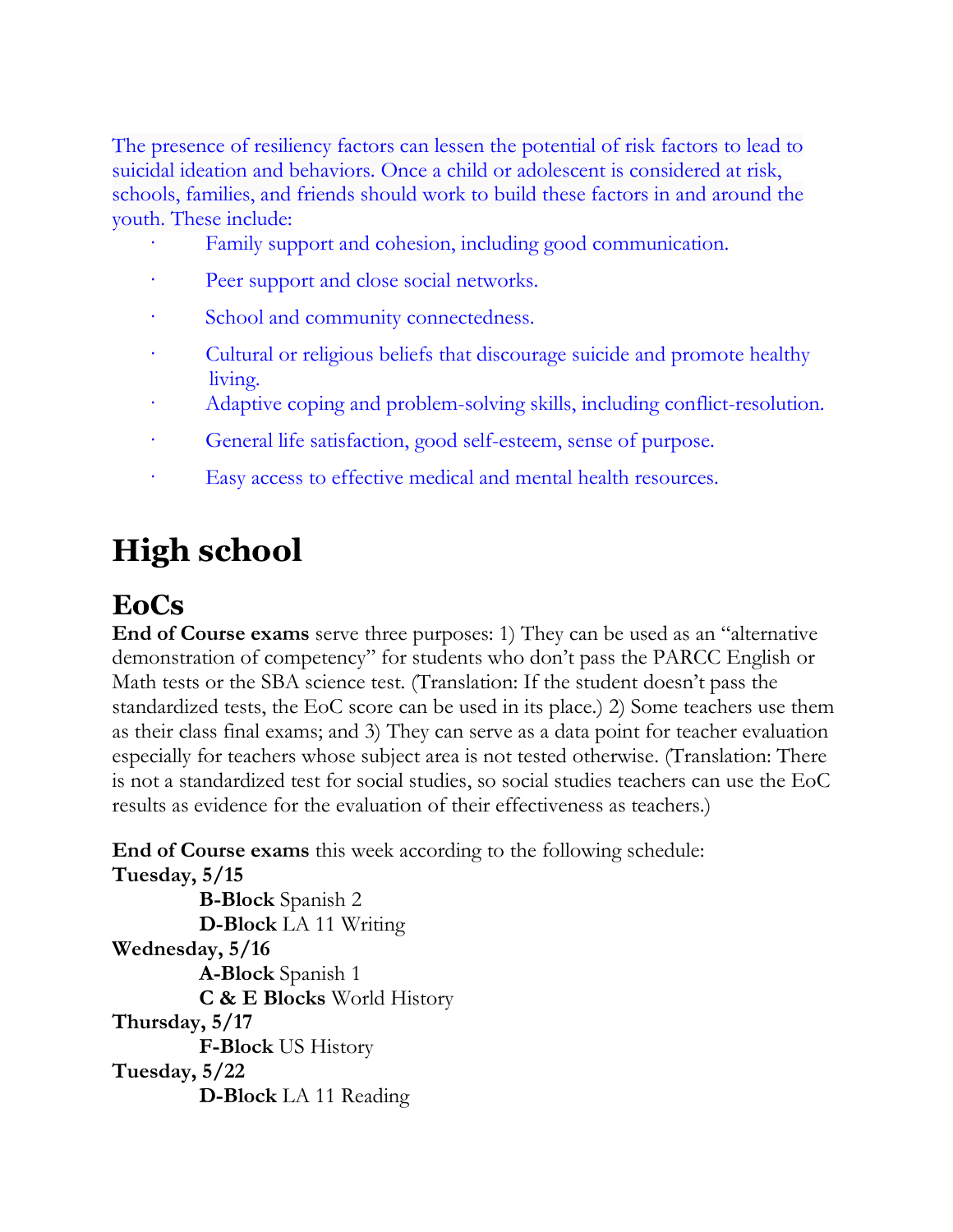**Additionally,** we will have **AP World History Thursday 8 a.m.** and **AP Human Geography on Friday at 8 a.m.**

#### **So close…**

On **Friday, May 18,** ninth-graders who have more than 1 absence or a grade below 75% in CO will need to attend this last class. Those 'make-up' students will spend a couple of hours volunteering in Gila at the Community Center 'urban forestry' project, a project for which ALCS has been a grant partner.

### **The end is coming Here is the finals schedule for the High School**

**May 21:** A block- 8:30-9:30 C block- 9:35-10:40 E block- 10:45-11:50 **May 22:** B block- 8:30-9:30 D block- 9:35-10:40 F block- 10:45-11:50

The difference between school and life?

In school, you're taught a lesson and then given a test. In life, you're given a test that teaches you a lesson. ~Tom Bodett

gadel.info

**The Bequeathing:** The seniors will pass the torch of leadership at Aldo on to the juniors. Because of the newly declared fire restrictions, a new location is being scouted, but the event will for sure take place on **Thursday, May 17**.

**Graduation:** This unique commencement is on **Sunday, May 20** at **1 p.m.** at the **Global Resource Center** on the WNMU campus.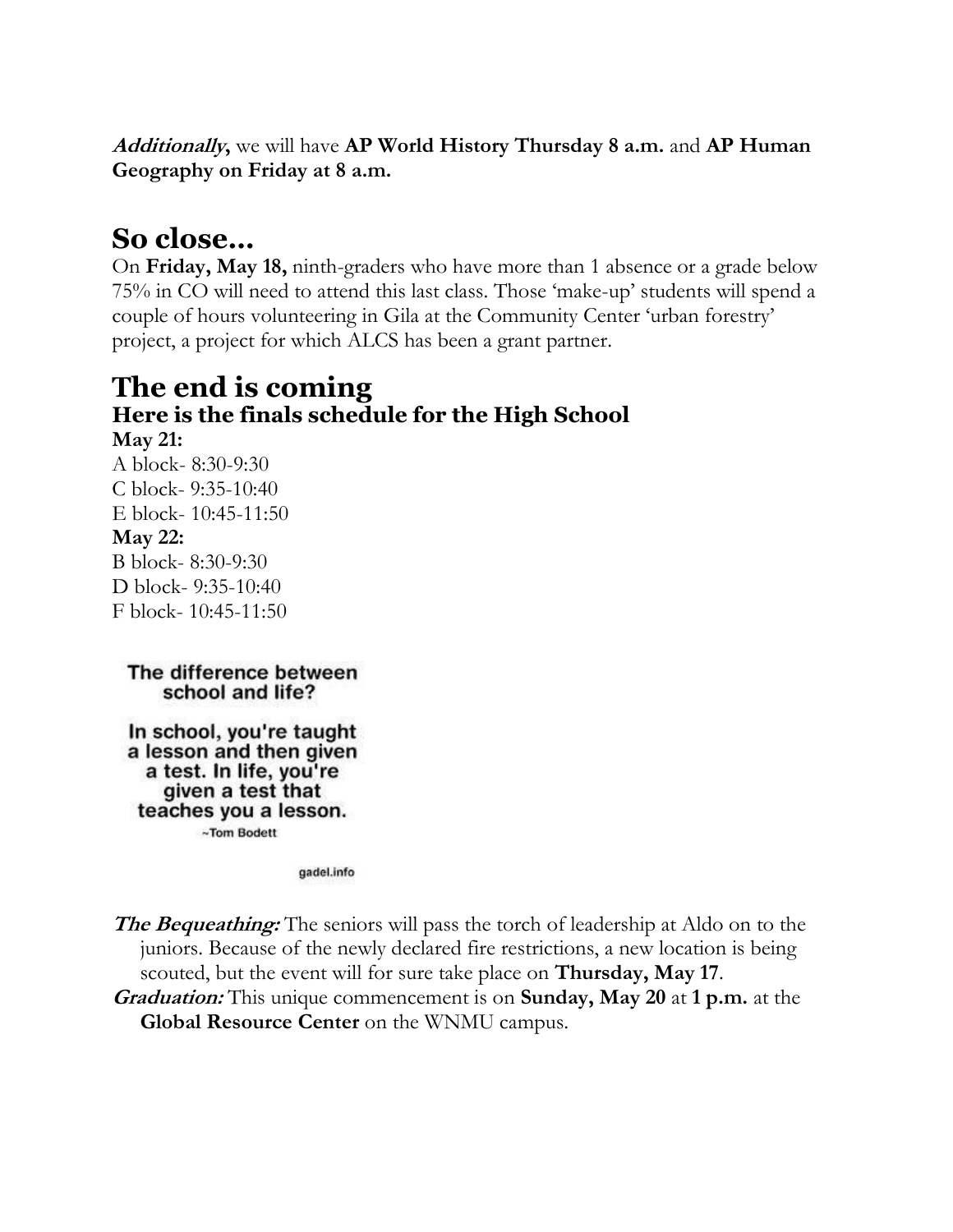## **Middle school**



#### **The End is Near**

**6th grade**- will have "finals" throughout the week of May 14-17 **7th grade**–*Wednesday, May 16* Morning... Group A....Math

|                                     | Morning  Group B  Social Studies  |
|-------------------------------------|-----------------------------------|
|                                     | Afternoon. Group A Social Studies |
|                                     | Afternoon. Group B Math           |
| Thursday, May 17                    | Morning  Group A  Science         |
|                                     | Morning  Group B  Language Arts   |
|                                     | Afternoon. Group A Language Arts  |
|                                     | Afternoon. Group B Science        |
| <b>8th grade–</b> Wednesday, May 16 | Morning  Group A Language Arts    |
|                                     | MorningGroup B Math               |
|                                     | Afternoon. Group A Math           |
|                                     | Afternoon. Group B Language Arts  |
| Thursday, May 17                    | Morning  Group A  Social Studies  |
|                                     | Morning  Group B  Science         |
|                                     | Afternoon. Group A Social Studies |
|                                     | Afternoon. Group B Science        |

#### **Top Secret**

So, really if you are related to an  $8<sup>th</sup>$  grader, have one living in your house, or have ever been an 8<sup>th</sup> grader you must keep this a secret from the current crop of Aldo 8<sup>th</sup> graders. Seriously. This Friday, May 18, the whole Middle School will be going to Joe Runyan's place (long time Middle School supporter and friend of Mr. Knight's) located on the Gila River in Cliff for our annual 8th grade graduation ceremony. This is a very low-key affair intended to celebrate our students who must go on and leave us behind. The 8<sup>th</sup> graders know something is up, but they don't know what exactly, and we'd like to keep it that way; I've already told you too much. Just be sure your middle schooler has a set of clothes to change into as they will undoubtedly spend some time in



**B** Share this graph | G B D D

Daily discharge, cubic feet per second -- statistics for May 15 based on 89 years of record mo

| <b>Most Recent</b><br>  Instantaneous <br>Value May 15 (2006) | Min  | 25th<br>  percen- <br>tile | Median Mean |     | 75th<br>$\ $ percen- $\ $<br>tile | Max<br>$\ $ (1973) $\ $ |
|---------------------------------------------------------------|------|----------------------------|-------------|-----|-----------------------------------|-------------------------|
| 25.8                                                          | 30.6 | 55                         | 90          | 136 | 169                               | 1590                    |

*Editor's note: Judging by the record low flow in the Gila, it's not clear how wet your student will really get.* ☹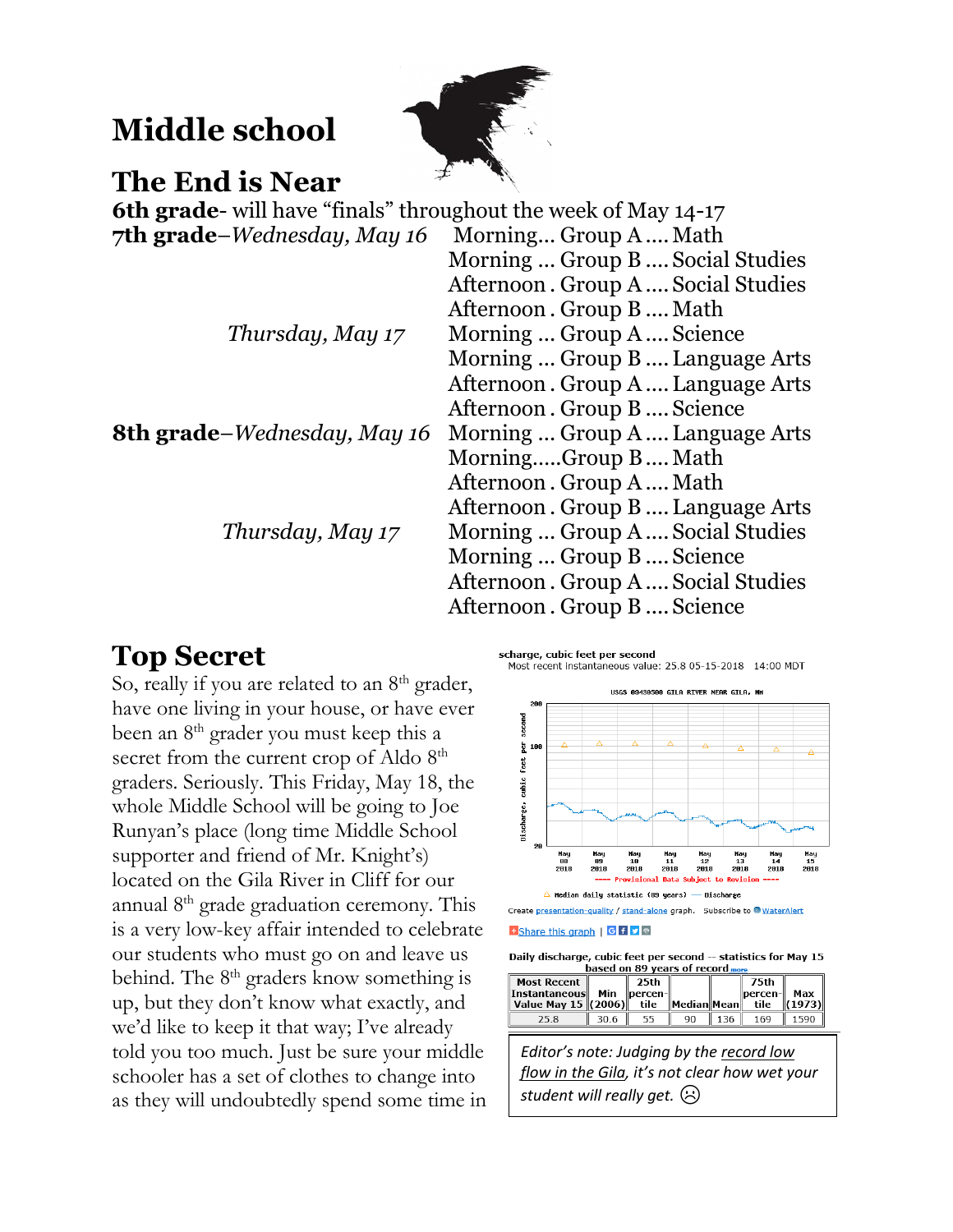the Mighty Refreshing Gila River, as well as the rest of the BIG 5: water in bottles, healthy lunch and snacks, appropriate shoes, journal and pencil, WIDE BRIMMED HAT.

### **You Can Dance Can Jive, Having the time of your life!**

**Friday, May 18** the end of the year dance is being held at the Old Elks Lodge. **Doors open at 7 p.m.** There will be food, drink, and music: let's see those moves! Wristbands are being sold for **\$5** on Monday and Tuesday in the front lobby at lunch time. Or **\$7 at the dance**. Wristbands include: Admission, food and beverages. The dance is over at **10 p.m.**

## **Community Events**

#### **A treat for your eyes!**

#### **The Silco Theatre**

Solo: A Star Wars Story pg-13 Duration: 2h 23m Friday, May 25-Thursday, May 14/ 12pm, 4pm 8pm http://www.thesilco.com/

#### **Light Hall Theatre**

Pacific Rim PG- 13 Duration: 2h 12m Friday, May 18 Saturday, May 19/ 7pm Sunday, 2pm Tomb Raider Pg-13 Duration: 1h 58m **<https://movies.wnmu.edu/?lang=en>**